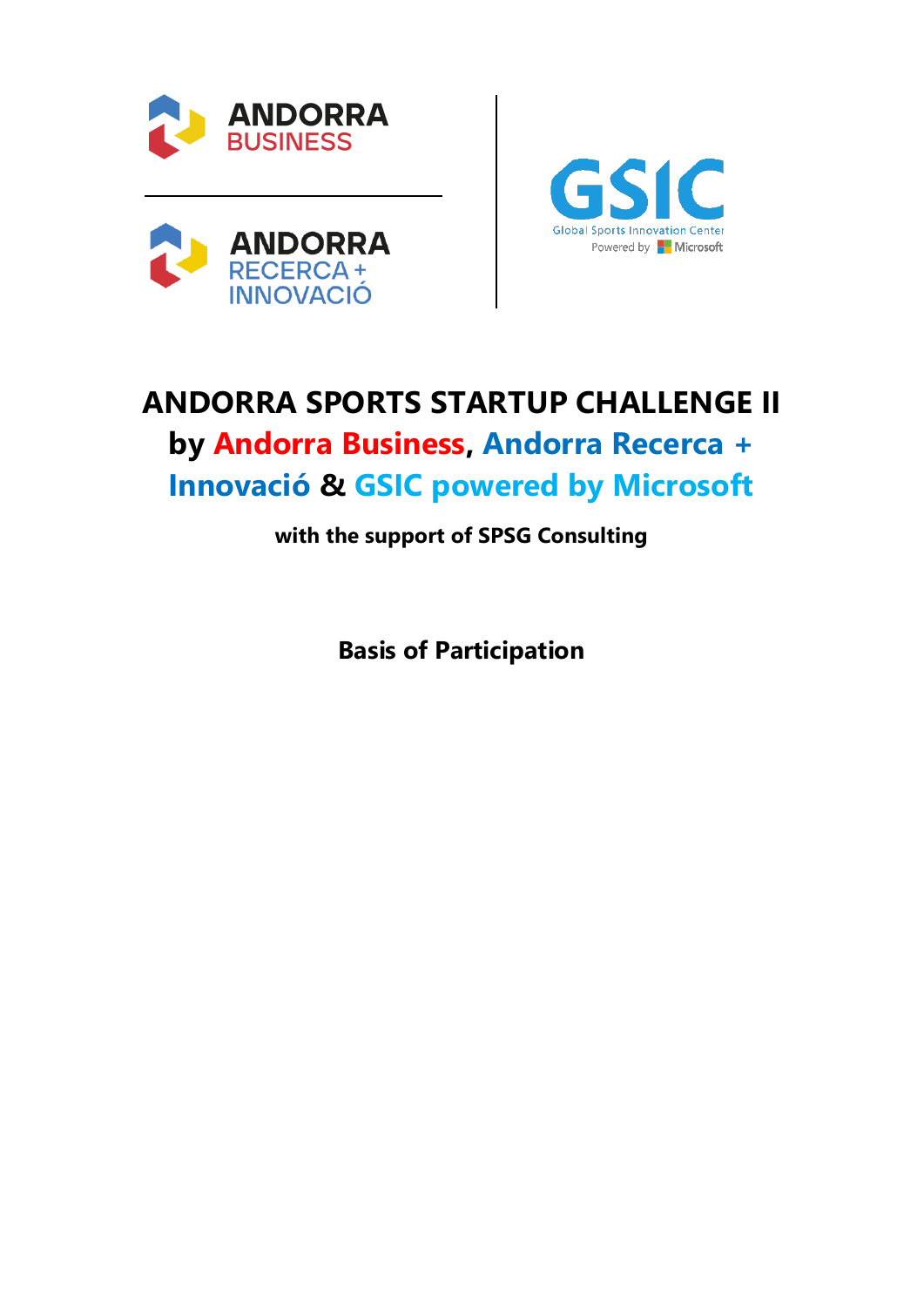

#### **TABLE OF CONTENTS**

| $\mathbf{1}$ . | <b>INTRODUCTION</b>                                                    | 3 |
|----------------|------------------------------------------------------------------------|---|
| 2 <sub>1</sub> | <b>OBJECTIVE OF THE CALL</b>                                           | 4 |
| 3.             | <b>PARTICIPATION REQUIREMENT</b>                                       | 5 |
|                | 4. APPLICATIONS & CALENDAR                                             | 5 |
| 5.             | <b>SELECTION CRITERIA</b>                                              | 6 |
|                | 6. SELECTION PROCESS                                                   | 6 |
| $7^{\circ}$    | <b>PRIZES</b>                                                          | 7 |
|                | 8. VISIBILITY, USE OF LOGOS & INFORMATION                              | 8 |
| 9.             | <b>CONFIDENTIALITY, DATA PROTECTION &amp; ACCEPTANCE OF CONDITIONS</b> | 8 |
|                | 10. CONTACT                                                            | 8 |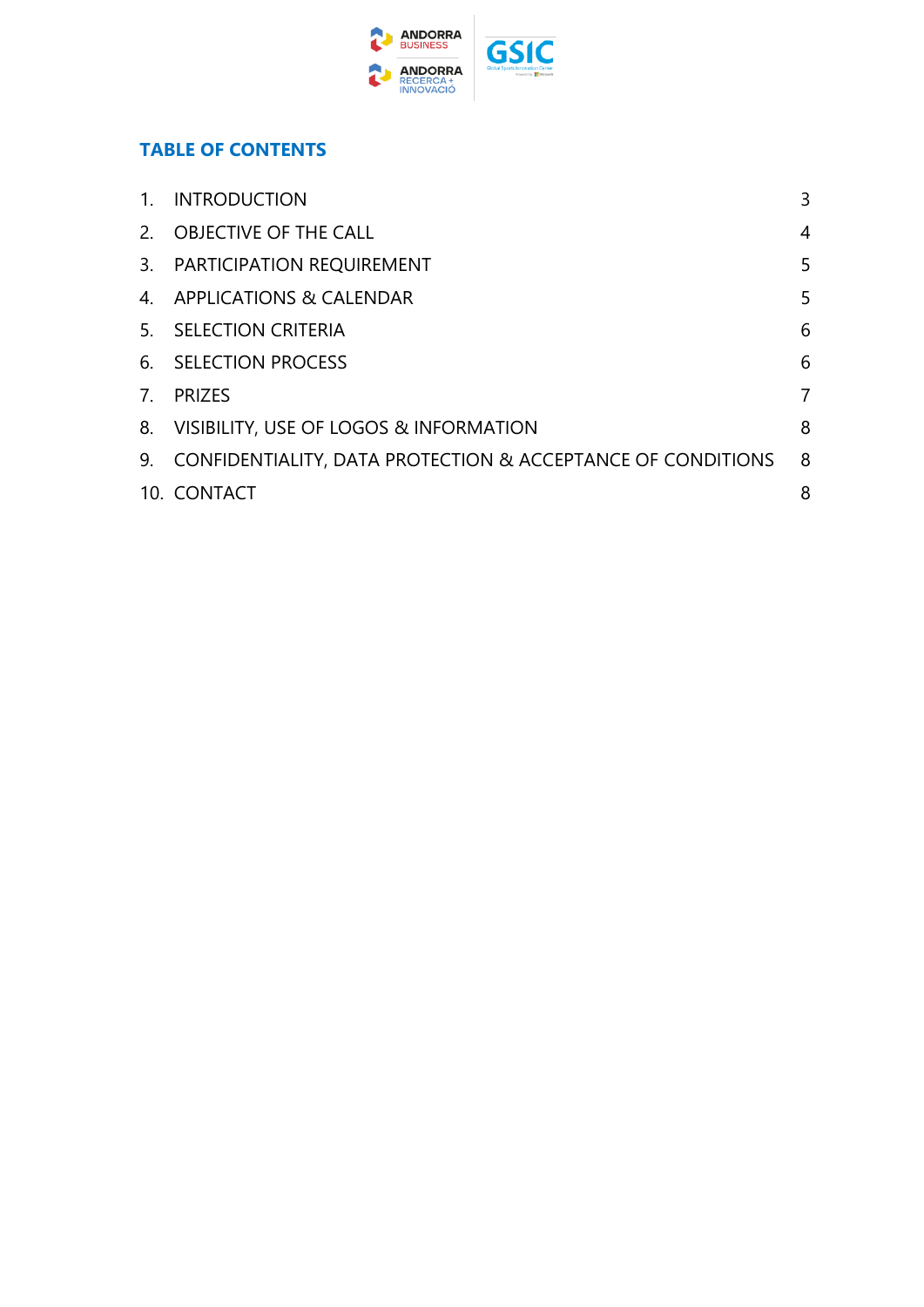

# <span id="page-2-0"></span>**1. INTRODUCTION**

Andorra Business and Andorra Recerca + Innovació in partnership with Global Sport Innovation Centre (GSIC) and with the support of SPSG Consulting (SPSG) are launching the second edition of the Andorra Sports Startup Challenge to locate the best sport-tech projects across the world that can position Andorra as a leading country in technological innovation in **winter & mountain sports and cycling**. For this reason, ANDORRA and GSIC announce a joint call for startups and companies offering innovative solutions in the following areas:

- Improvement of safety and accessibility for cyclists' routes
- Improvement of sustainability and social impact in sports events organized in the country
- Improvement of fan and consumer engagement and experience with NFTs, fan tokens and metaverse for sports events organized in the country (before, during and after the event)
- Improvement of educational methods through gamification platforms
- Compilation, visualization, and analysis of data in order to create a 360° profile of the users and tourists visiting Andorra

#### **Promoters**

#### **Andorra Business** and **Andorra Recerca + Innovació**

Andorra Business is Andorra's economic promotion and development agency. Promoting key sectors for the diversification of the economy, attracting and accompanying foreign and local investment, supporting Andorran companies to become more competitive, and facilitating the landing of new companies in the country, are some of its priorities.

More information: [Andorra Business -](https://www.andorrabusiness.com/en/) Invest in Andorra

Andorra Recerca + Innovació is the agency in charge of developing and promoting R&D&I in Andorra in strategic sectors such as Mountain and Sports, among others.

More information: [Andorra Recerca + Innovació \(ari.ad\)](https://www.ari.ad/)

**Global Sports Innovation Center powered by Microsoft** (GSIC) is a business cluster powered by Microsoft Sport Team that gathers all kind of sports entities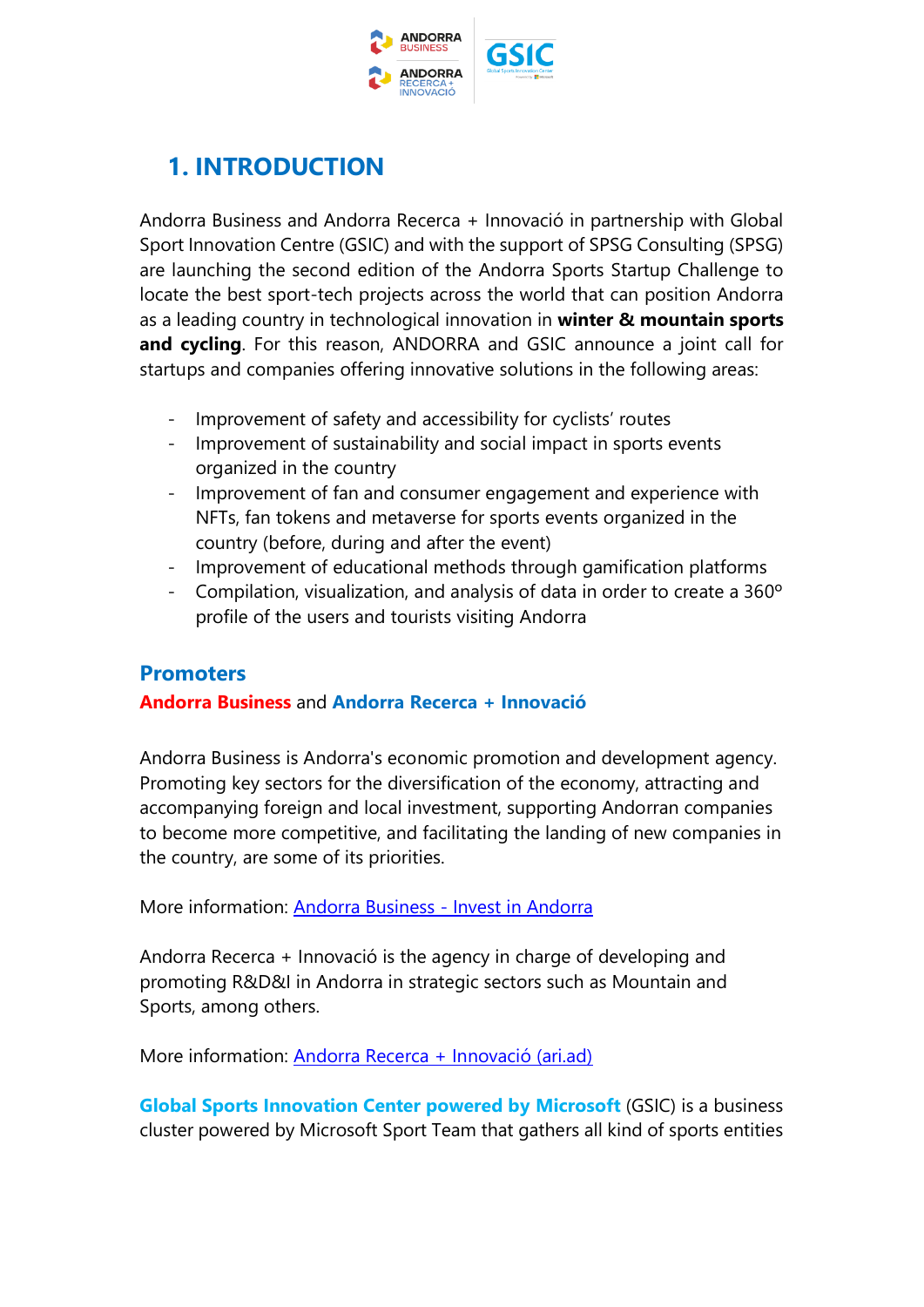

(clubs, federation, associations), institutions, tech-companies (from start-ups to enterprises), research organizations, investors and key figures of sport industry to improve its value chain. To do so we focus our activities and services on 6 main points: entrepreneurship, networking, applied research, showcase, Microsoft Partners Solutions and digital transformation advisory services. With headquarters based in Madrid, GSIC now has members in 35 countries around the world.

More information: GSIC - [Global Sports Innovation Center \(sport-gsic.com\)](https://sport-gsic.com/)

**SPSG Consulting** is a boutique consulting firm specialized in sports and entertainment, led by Carlos Canto, GSIC Ambassador, Member of the Board of Spanish Marketing Association and RC Deportivo A Coruña, y member of the Advisory Board of selected start-ups of the sports industry.

<span id="page-3-0"></span>More information: [SPSG Consulting](https://www.spsgconsulting.com/)

# **2. OBJECTIVE OF THE CALL**

The call aims to identify the most promising technological solutions that can help **improve the following areas:**

- Improvement of safety and accessibility for cyclists' routes
- Improvement of sustainability and social impact in sports events organized in the country
- Improvement of fan and consumer engagement and experience with NFTs, fan tokens and metaverse for sports events organized in the country (before, during and after the event)
- Improvement of educational methods through gamification platforms
- Compilation, visualization, and analysis of data in order to create a 306º profile of the users and tourists visiting Andorra

The finalist selected startups, up to a maximum of 10, will have the opportunity to pitch their solution in front of a jury made of representatives of the sports and innovation industry, who will choose 1 winner and 2 special mentions.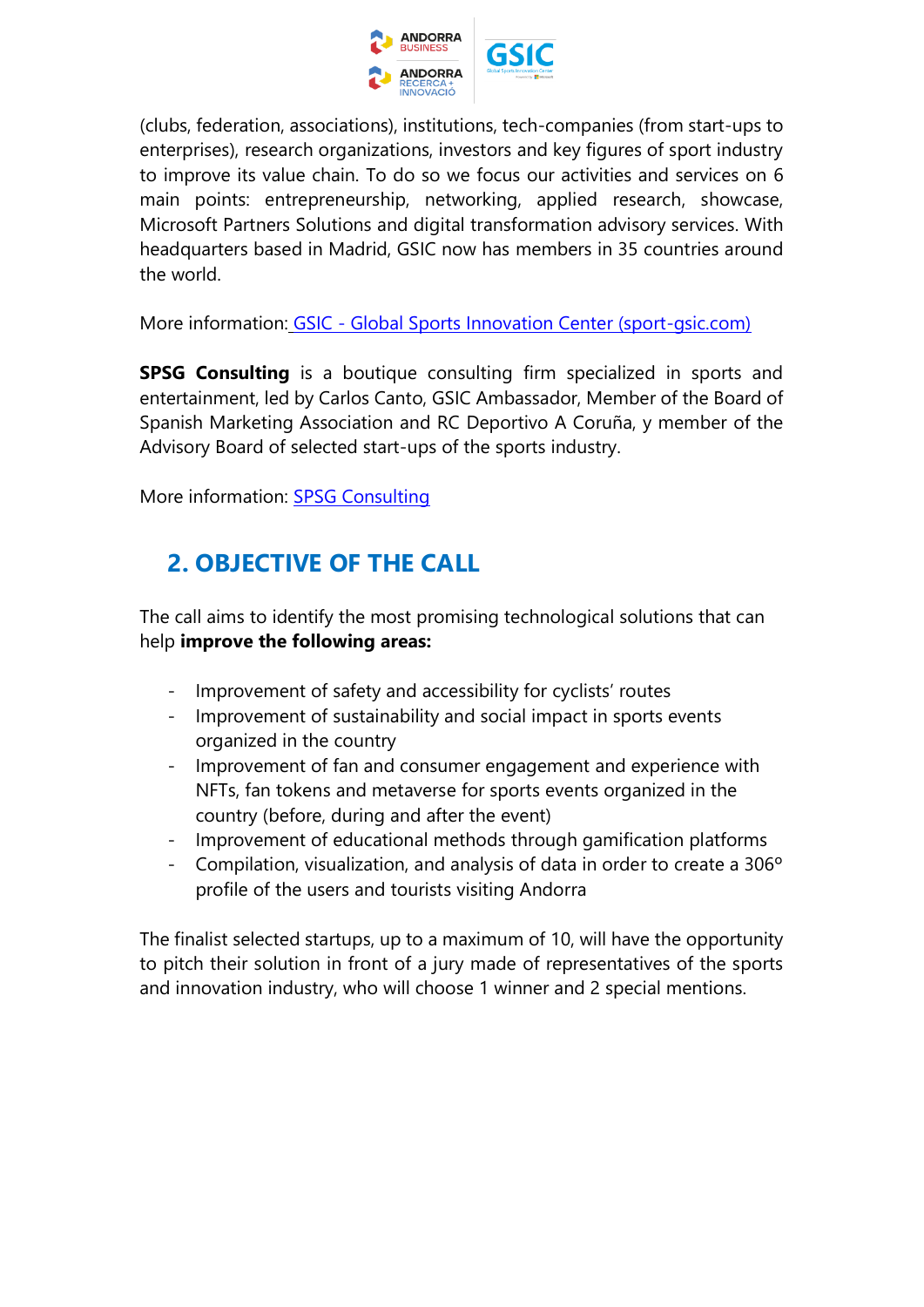

## <span id="page-4-0"></span>**3. PARTICIPATION REQUIREMENT**

The call is aimed for companies and entrepreneurs who can contribute with their technological innovation to the challenges above mentioned. Participants may submit projects/startups that meet the following requirements:

- Be a startup or a company in Expansion Stage and looking for a Series B round.
- Have a dedicated full-time team of at least 3 individuals.
- Have market-tested product and potential to implement internationally.
- Have traction with at least 5 customers
- The individual promoter / representative of the startup must be of legal age and must have the legal capacity to be bound. You may not be an employee, manager, partner, or maintain a business relationship with ANDORRA or GSIC at the time of application.
- The promoters of each project/startup may only participate in this call by submitting a single project.

Participants who do not fulfill any of these requirements, will not be included in this call, losing the right to receive any service and no claim to ANDORRA and/or GSIC.

## <span id="page-4-1"></span>**4. APPLICATIONS & CALENDAR**

Candidates to participate must complete their application for admission by registering and submitting information through the following **FORM**.

Applications for admission received or attempted to formalize after the deadline for admission of applications will not be assessed for admission to the program.

**Applications Opens**: March 21, 2022

**Applications Close**: May 1, 2022

**Finalists' announcement**: May 9, 2022

**Final pitch**: May 25, 2022

**Winner announcement**: May 27, 2022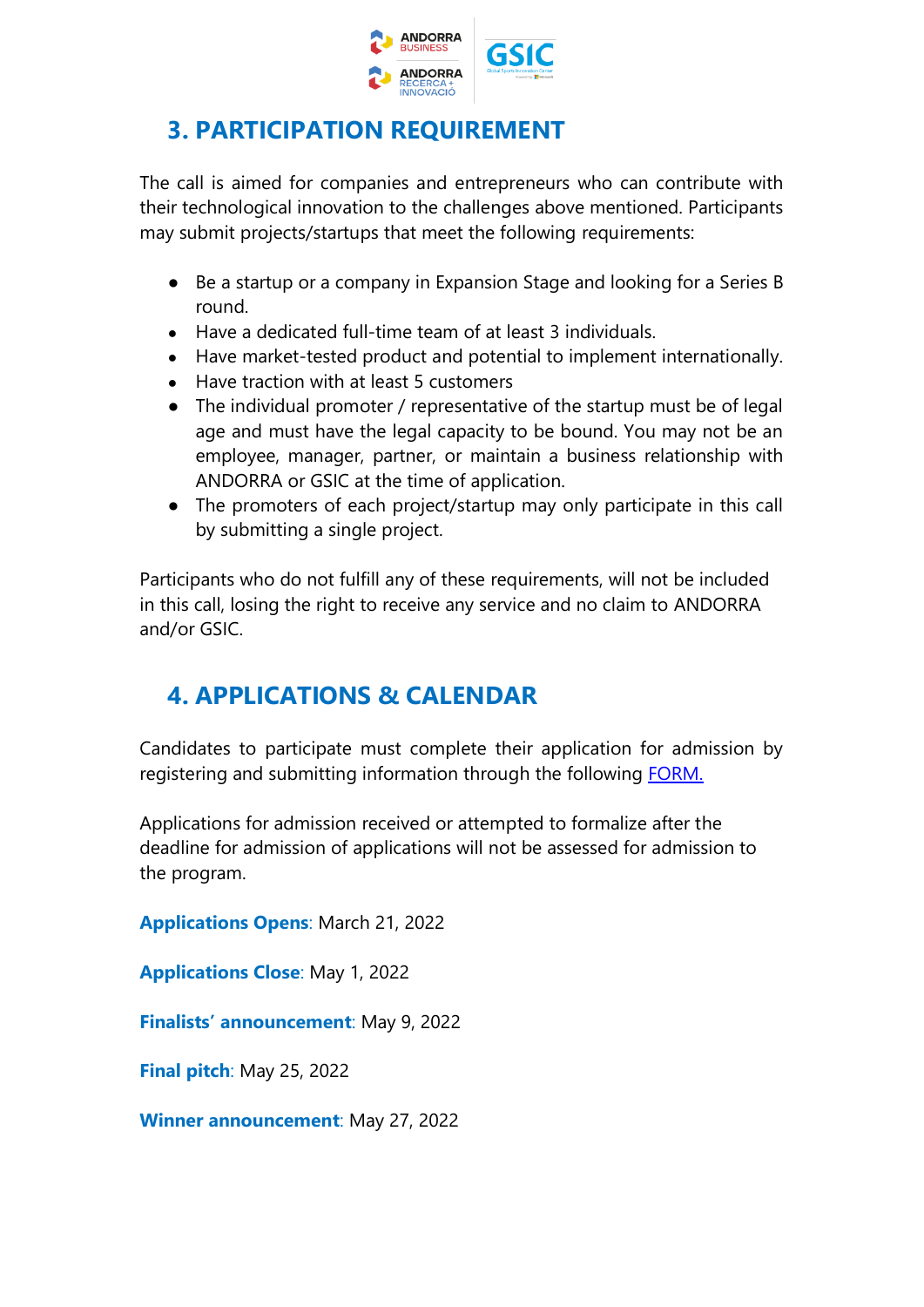

<span id="page-5-0"></span>The organizers reserve the right to modify the dates published in the present document.

# **5. SELECTION CRITERIA**

The following criteria, rated from 1 to 5 (being 1 the lowest and 5 the highest) will be evaluated for the selection of participating projects in each of the stages of the process (Verification Eligibility, Initial Evaluation, & Final Pitch):

- 1. Technically and conceptually sound the extent to which the submission addresses the challenge.
- 2. Innovation the extent to which the submission is unique to, or adds value to, existing solutions.
- 3. Impact the extent to which the submission demonstrates the potential to effect change.
- 4. Scalability the extent to which the submission can scale, including the appeal it has to secure buy-in and/or a wide user base.
- 5. Feasibility the ease with which the submission can translate into a sustainable pilot project.
- 6. Maturity of the team and the organization or professional background of the natural person.

For the Final Pitch, the jury will evaluate the finalists based on:

- The materials (decks, videos, demos…) provided by the participant in the form submitted.
- The previous evaluations based on the criteria above mentioned.
- The pitch presentation.

# <span id="page-5-1"></span>**6. SELECTION PROCESS**

The selection of projects will be carried out based on the criteria described in the previous section.

The judging committee, made up of the organizing entities, is responsible, among others, for ensuring the correct development of the selection process and the quality of the same; resolving any doubts as to the eligibility of applications and the application of the rules; short-listing the most promising startups and projects.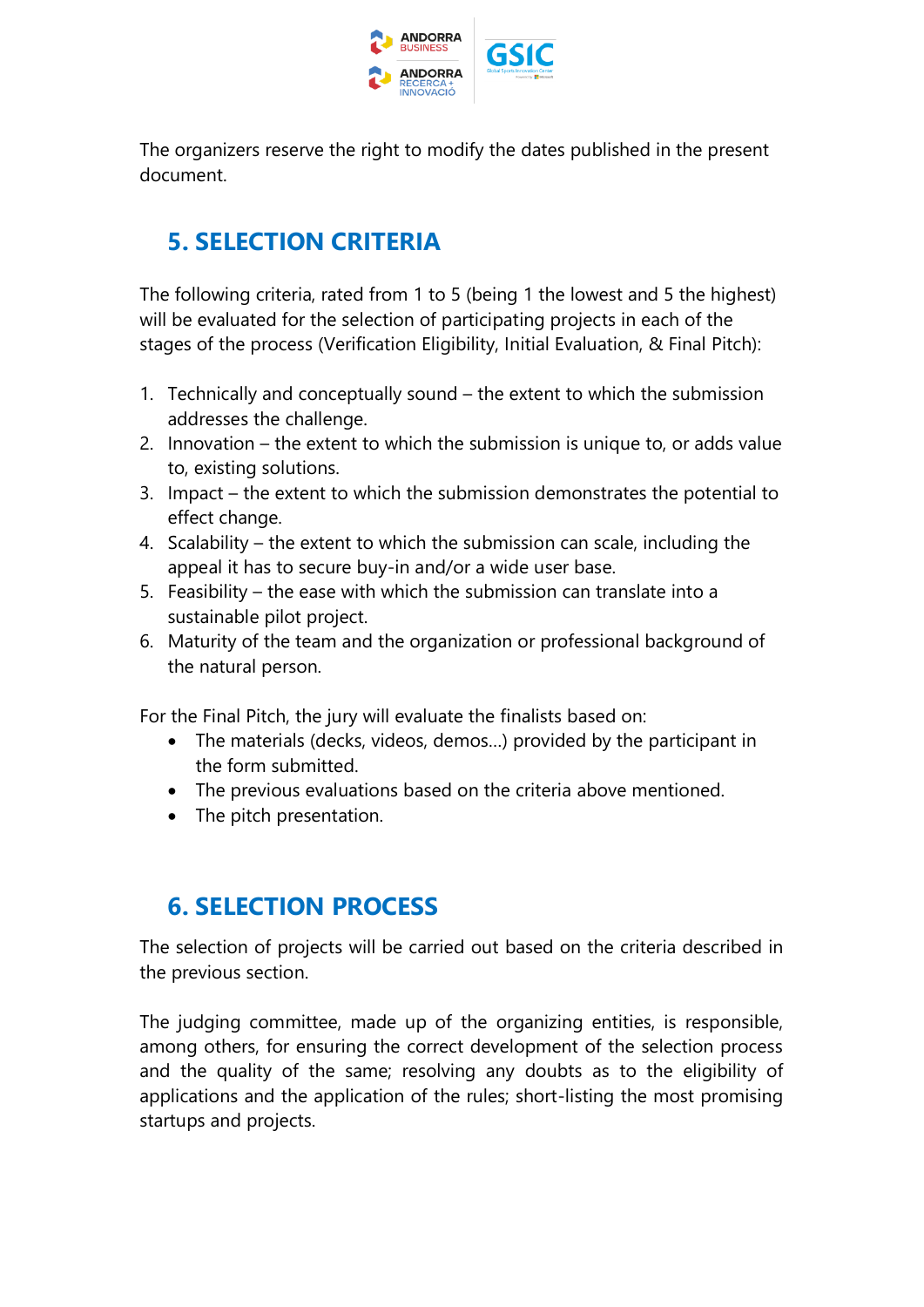

- **Verification of eligibility:** Once the application period has closed, the projects will be reviewed to ensure that the rules of participation have been complied with. Applications that do not comply with the rules will be eliminated from the process. The judging committee also has the right to ask, if needed, for more information about the project and/or start-up in order to complete the selection criteria.
- **Initial evaluation**: Applications that pass the verification of eligibility will be evaluated by the judging committee.
- **Final pitch (Panel of judges):** Up to 10 projects/startups will be selected as finalists to pitch at an online event, where 1 of them will be selected as winner and there will be 2 special mentions. Experts in the areas of technology, sport, business, innovation, investment, entrepreneurship, and financing will analyze and deliberate the winner. Further info on the timing & format of the final pitch event will be appropriately communicated to the finalists.

# <span id="page-6-0"></span>**7. PRIZES**

The winner of the Startup Challenge will receive the following prizes:

- Possibility to run a pilot project with Andorra stakeholders
- Participation in an industry event together with Andorra Business and Andorra Recerca + Innovació
- Accommodation and meals + tourist visit for 2 people for 5 days in Andorra (to be used during the following 12 months after the awarding of the Prize and always by mutual agreement with Andorra on the selected dates)
- 1-year free membership to the GSIC powered by Microsoft\*
- 1-year free membership to the Andorra Cluster

Additionally, the winner and the two startups with special mentions will receive:

- Special mention in the Andorra Sport Entrepreneurship & Investment Guideline that will be published by GSIC in 2022.
- 1-hour mentoring session with a member of the jury
- Onsite award reception during the Andorra Sports Innovation Summit

*\*If the winner is already a GSIC member, the prize will be a 50% discount in the membership for the following year*